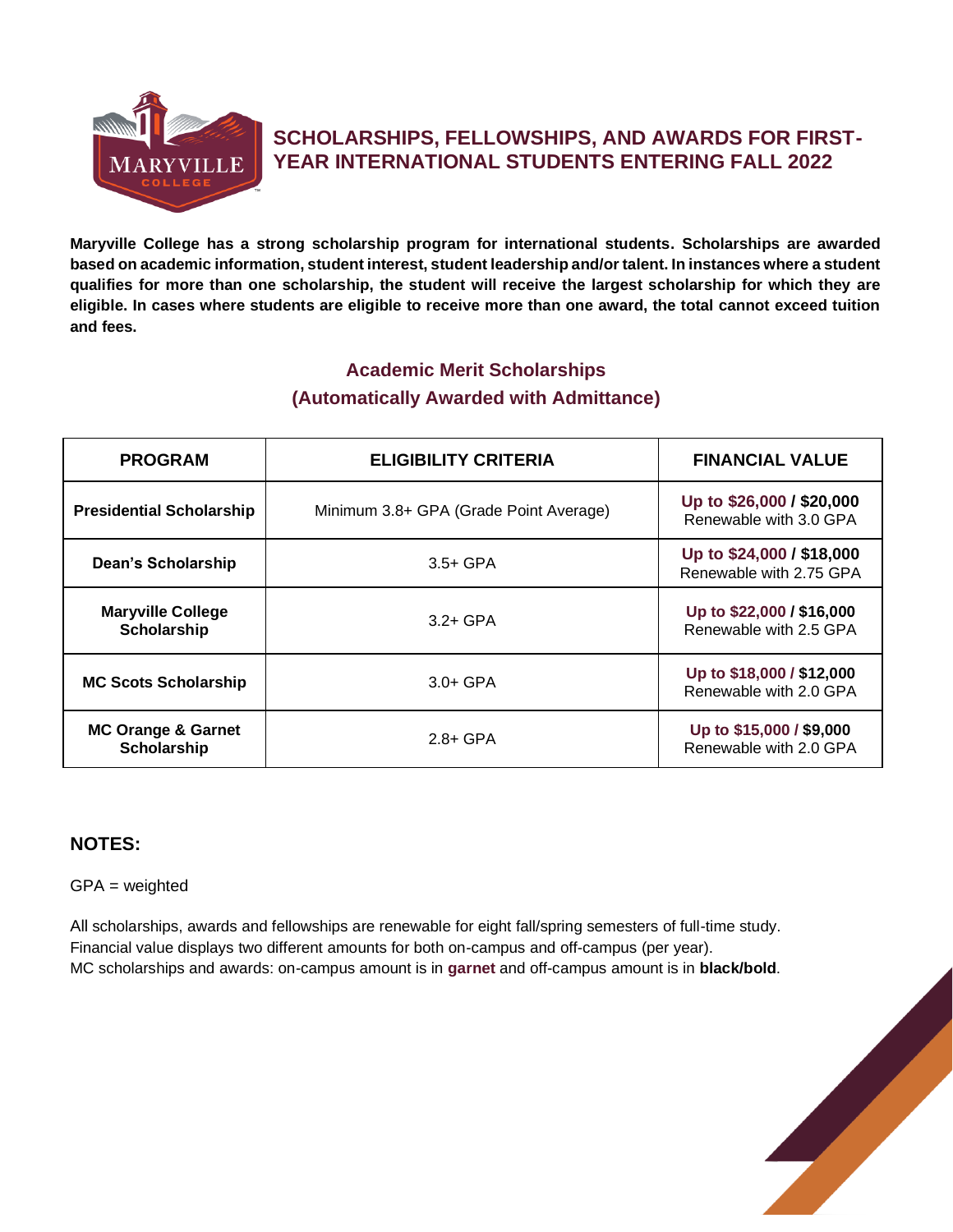### **Competitive Fellowships and Scholarships (Separate Application Required)**

All Scholarships and Fellowships ON THIS PAGE **REPLACE** MC Academic Merit Scholarships. Application and campus interview required for all. Students are not eligible to receive more than one competitive Scholarship or Fellowship **ON THIS PAGE**.

| <b>APPLICATION DEADLINE: December 1</b>                        |                                                                                                                                                                                                                                                                                  |                                                                                                                |  |  |
|----------------------------------------------------------------|----------------------------------------------------------------------------------------------------------------------------------------------------------------------------------------------------------------------------------------------------------------------------------|----------------------------------------------------------------------------------------------------------------|--|--|
| Program                                                        | <b>Eligibility Criteria</b>                                                                                                                                                                                                                                                      | <b>Financial Value</b>                                                                                         |  |  |
| <b>International</b><br><b>Diversity</b><br><b>Scholarship</b> | Awarded to a first-year international student who has a<br>demonstrated record of outstanding academic achievement,<br>character and leadership and a clear plan for contributing to the<br>international community on campus. Application and phone/skype<br>interview required | <b>Full-Tuition</b><br>Renewable with a 3.0 GPA<br>and leadership participation.<br><b>Must live on-campus</b> |  |  |
| <b>McGill</b><br>Scholarship/<br>Fellowship                    | McGill Scholarship is awarded to 5 first-year students with<br>combined minimum 30+ ACT or 1390+ SAT or 92+ CLT and 3.8+<br>GPA and demonstrated leadership abilities.<br>Required to live on campus.                                                                            | <b>Full tuition</b><br>Renewable with 3.25 GPA<br>------------------------                                     |  |  |
|                                                                | McGill Fellowship is awarded to 20 first-year students meeting the<br>same requirements as the McGill Scholarship. Required to live on<br>campus.                                                                                                                                | Fellowship is valued at<br>\$30,000 Renewable with 3.0<br><b>GPA</b>                                           |  |  |
| <b>Mountain</b><br>Challenge<br><b>Scholarship</b>             | Student leaders interested in developing leadership skills while<br>taking part in one of the South's premier outdoor adventure<br>programs. 24+ ACT<br>or 1160+ SAT or 76+ CLT and 3.0+ GPA                                                                                     | \$24,000/ \$18,000<br>Renewable with 2.75 GPA                                                                  |  |  |
| <b>Equestrian</b><br><b>Scholarship</b>                        | Equestrian's riding/showing for a minimum of three years preferably<br>at three-foot fences or higher - 24+ ACT or 1160+ SAT or 76+ CLT<br>and 3.0+ GPA                                                                                                                          | \$24,000/\$18,000<br>Renewable with 2.75 GPA                                                                   |  |  |
| <b>Music</b><br><b>Scholarship</b>                             | Open to music majors based on individual talent. Recipients are<br>required to participate in a related music ensemble.                                                                                                                                                          | Up to full tuition/<br>Up to \$20,000<br>Renewable with 2.5 GPA                                                |  |  |
| <b>Theatre</b><br>Scholarship                                  | Open to theatre majors based on individual talent. Prefer at least<br>two years prior participation in theatre productions. Recipients are<br>required to participate in theatre productions.                                                                                    | Up to \$26,000/<br>Up to \$20,000<br>Renewable with 2.5 GPA                                                    |  |  |
| Art<br>Scholarship                                             | Open to art majors based on individual talent.                                                                                                                                                                                                                                   | Up to \$26,000/<br>Up to \$20,000<br>Renewable with 2.5 GPA                                                    |  |  |
| <b>Scots Science</b>                                           | Students majoring in Biochemistry, Biology, Chemistry, Computer<br>Science, Engineering or Mathematics, including pre-professional                                                                                                                                               | \$870 award<br>summer program (first year<br><b>TANKING CONTRACTOR</b>                                         |  |  |

**— continued on back —**

only) plus minimum scholarship of **up to \$22,000 /\$16,000** Renewable with 2.75 GPA

and licensure tracks *International students are ineligible for federal grant funding.*

**Scholarship**